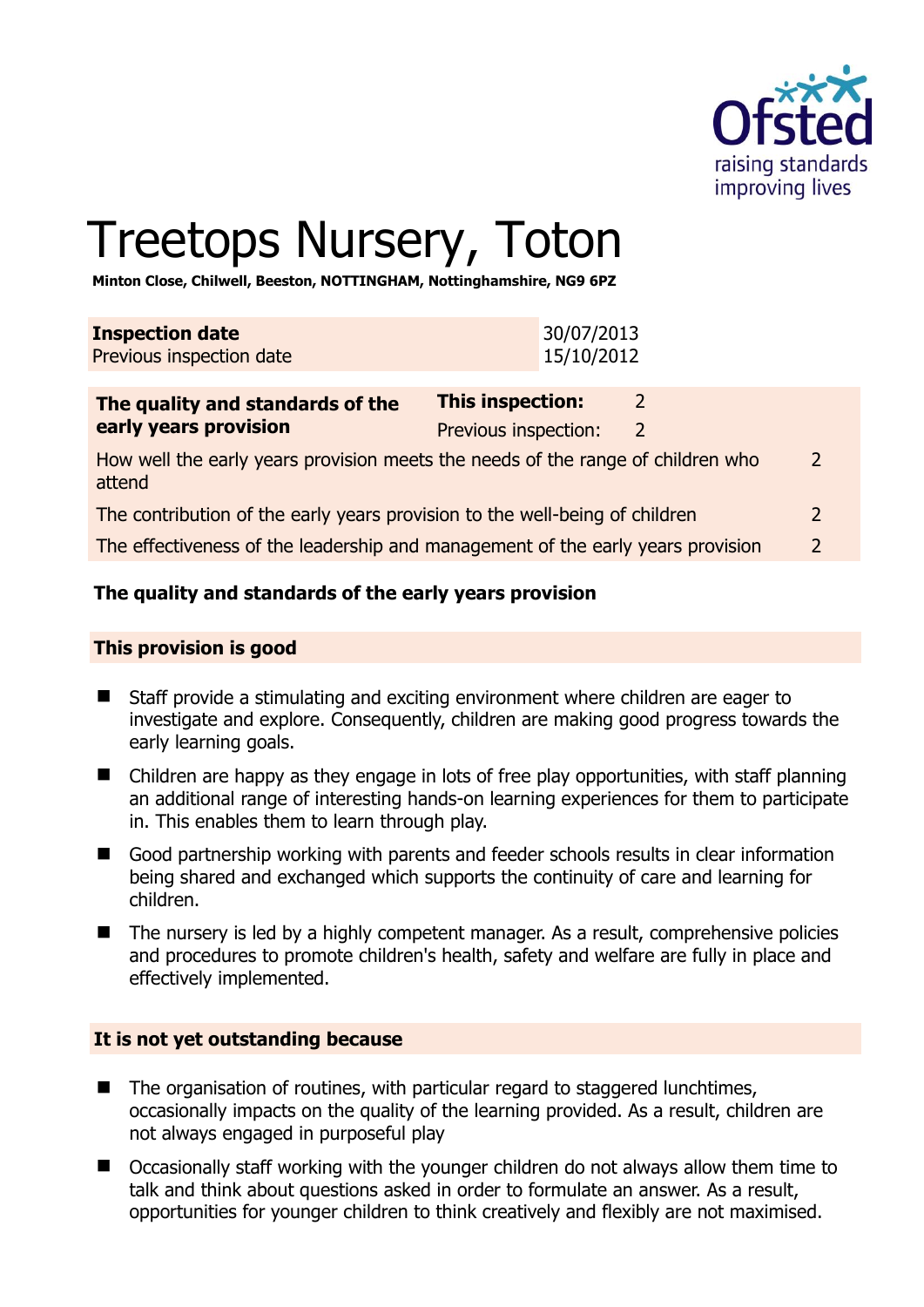# **Information about this inspection**

Inspections of registered early years provision are:

- $\bullet$  scheduled at least once in every inspection cycle the current cycle ends on 31 July 2016
- scheduled more frequently where Ofsted identifies a need to do so, for example where provision was previously judged inadequate
- **•** brought forward in the inspection cycle where Ofsted has received information that suggests the provision may not be meeting the legal requirements of the Early Years Foundation Stage or where assessment of the provision identifies a need for early inspection
- **•** prioritised where we have received information that the provision is not meeting the requirements of the Early Years Foundation Stage and which suggests children may not be safe
- scheduled at the completion of an investigation into failure to comply with the requirements of the Early Years Foundation Stage.

The provision is also registered on the compulsory part of the Childcare Register. This report includes a judgment about compliance with the requirements of that register.

# **Inspection activities**

- The inspector observed activities indoors and outdoors.
- ш The inspector spoke to the manager and area manager at appropriate times throughout the inspection.
- The inspector took account of the views of parents and children spoken to on the day.
- The inspector carried out a joint observation with the manager.

**Inspector**  Sharon Alleary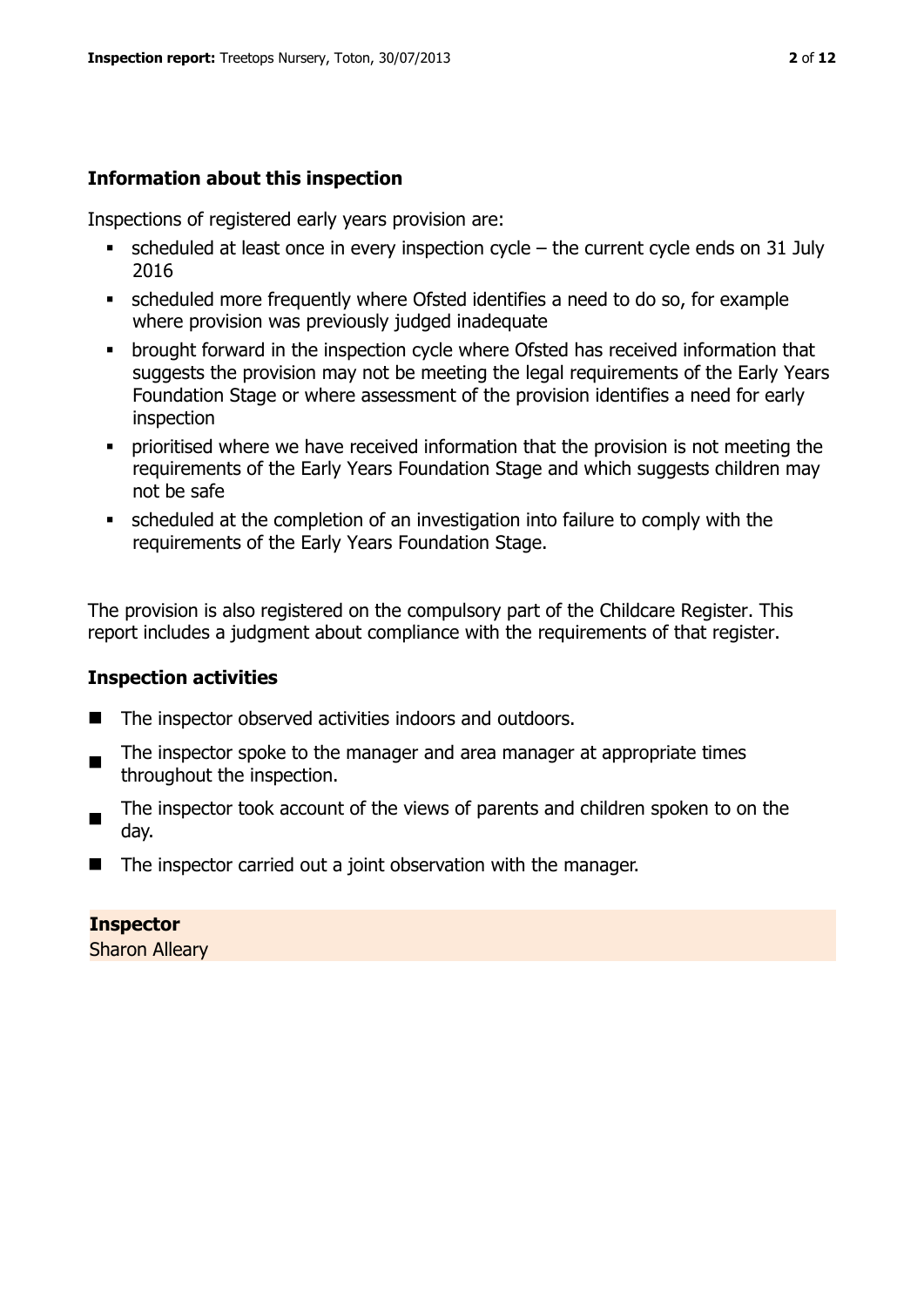# **Full Report**

# **Information about the setting**

Treetops nursery, Toton was registered in 2004. It is on the Early Years Register and the compulsory and voluntary parts of the Childcare Register. It is situated in a purpose built, detached premises in the Toton/Chilwell border area of Nottinghamshire, and is managed by Treetops Nurseries Limited. The nursery serves the local area and is accessible to all children. It operates from four rooms and there is an enclosed area available for outdoor play.

The nursery employs ten members of childcare staff. Of these, two hold appropriate early years qualifications at level 5; one holds a level 4 and four hold level 3.The nursery opens Monday to Friday all year round. Sessions are from 7.30am until 6pm. Children attend for a variety of sessions. There are currently 69 children attending. The nursery provides funded early education for two-, three- and four-year-old children. It supports a number of children who speak English as an additional language and children with special educational needs and/or disabilities.

# **What the setting needs to do to improve further**

# **To further improve the quality of the early years provision the provider should:**

- review the organisation of mealtimes, to ensure that children continue to be involved in play and activities that promote their learning, whilst they wait for lunch
- $\blacksquare$  provide more time for younger children to respond to the questions asked of them by; allowing them time to develop their thought processes so they can think about what they want to say.

#### **Inspection judgements**

# **How well the early years provision meets the needs of the range of children who attend**

All children attending the nursery have a good range of play opportunities available to them that cover the seven areas of learning. The staff demonstrate a secure knowledge of how to implement the Early Years Foundation Stage for each child in their care. Staff obtain relevant information from parents before their children start at the nursery, about their likes and capabilities. As a result, children settle quickly into nursery life because staff can provide activities that interest them from the start. Staff use this information effectively, along with their own initial assessment of the children, to form starting points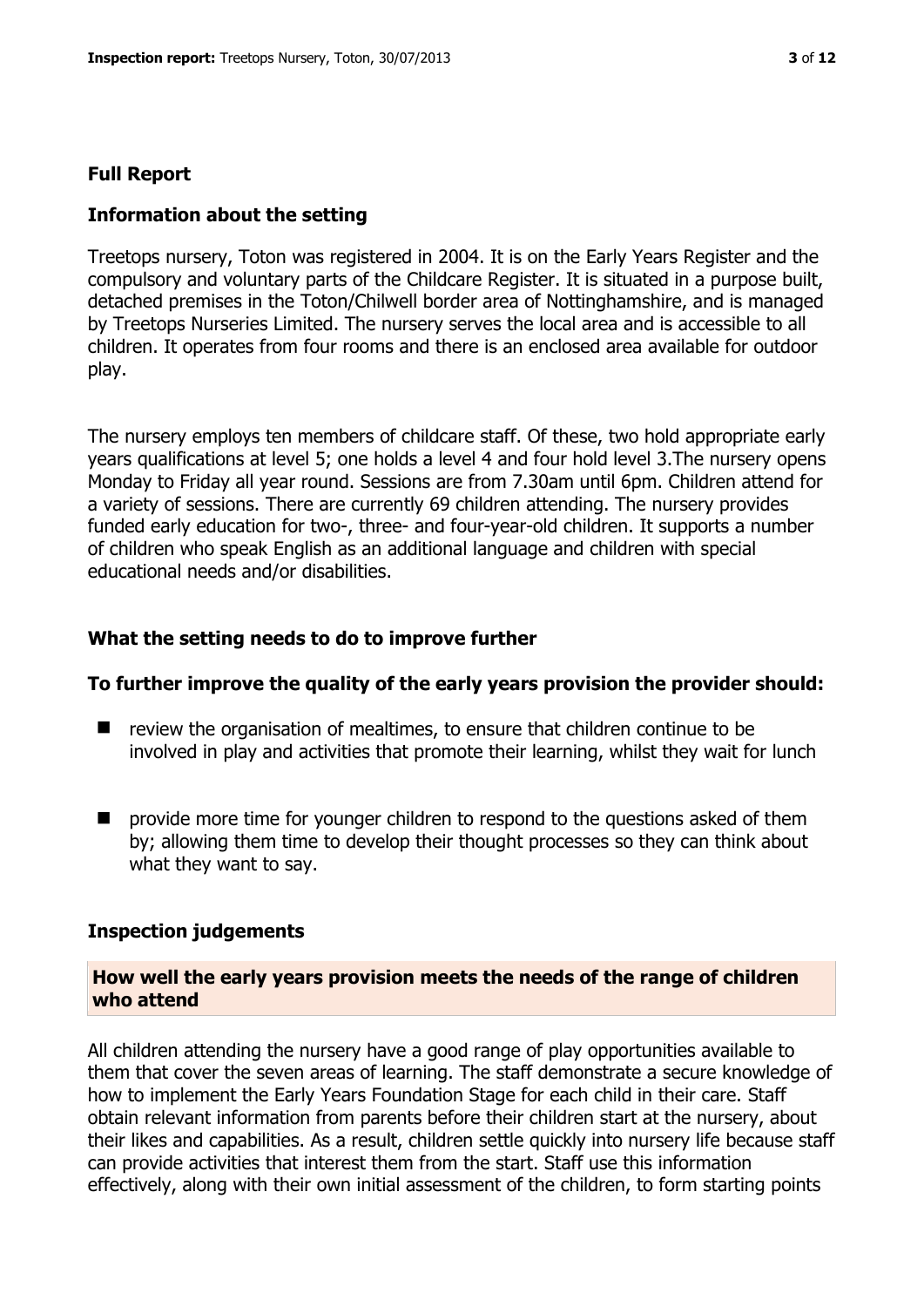on which to base future learning. Each child has a learning record that notes the progress they make during their time at the nursery. The staff track and monitor children to help them link the observations to the relevant areas of learning and to identify appropriate next steps in learning. All children have a regular summative assessment of their progress recorded under the different areas of learning. Parents' comments are valued and are included in this assessment. Since the last inspection the nursery has strengthened their planning arrangements. As a result, play experiences are closely linked to their learning and the identified next steps for individual children are used to inform the future planning. Staff successfully complete the progress check for those aged two years and identify any gaps in their learning quickly. Consequently, children are making good progress towards the early learning goals.

Children's personal, social and emotional development is supported well. The staff have successfully implemented a feelings board where children can identify their emotions. This display is used on a daily basis for the children to put on their own names during the group activity, so the staff gain an understanding about how the children are feeling. Children are becoming more aware of their feelings as they explain to staff, 'I want my picture to come off sad, I don't want it to be sad when I come in the morning.' The children thoroughly enjoy the staff's exuberance and sensitive interaction in their play. They know when to get involved by making suggestions to extend the game or when introducing new vocabulary. They also understand the importance of allowing children to have time to explore and play freely. For instance, children and staff interact harmoniously as they chat and play in the water tray. Staff ask open ended questions such as, 'what else might you find in a river?' This supports older children's creative and critical thinking. Children mischievously squirt water at the staff, who respond by squirting them back. As a result, children receive playful interactions with the staff. Staff are able to bring this fun to a timely conclusion by suggesting the children use their water and bubbles to wash the cars. Children engage in imaginative play as they create a pretend car wash facility. They learn about the environment as they collect water from the water butt in order to conserve the tap water.

The sensory garden and the planting area further promotes children's understanding of the world, with particular regard to growth and decay as they plant, nurture and harvest a selection of vegetables. Children enjoy uninterrupted play, making their own choices about where to play. However, occasionally children's continuing enjoyment of the opportunities provided is not as effectively sustained all the time. For example, when some children move indoors at the end of the morning session to have lunch, those children waiting for lunch are not always effectively engaged in purposeful experiences. Babies are curious when confronted with sensory, edible paint opportunities. They dip carrots into chocolate sauce, smell garlic and paint with celery and coloured icing sugar. They look to the member of staff who is supervising them for reassurance and respond to their warm smiles that it is fun to continue with their tactile experience. This reassurance encourages the youngest children to be confident, curious and relaxed in their play.

Older children demonstrate very good control and skill as they pedal their bike, without stabilisers around the outdoor area. Staff show their delight in the children's developing physical skills. The outdoor garden offers children a wealth of opportunities to practice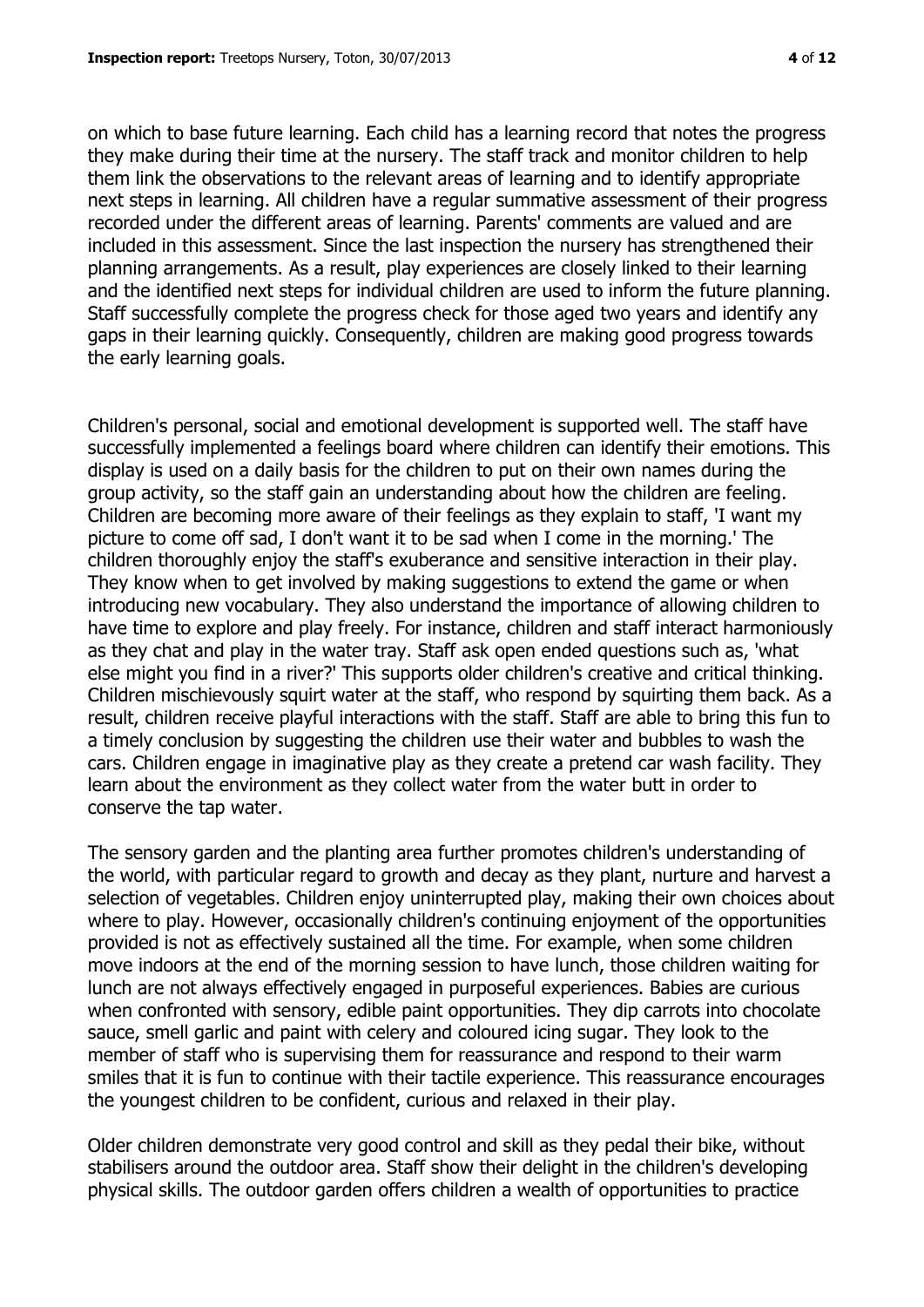their physical skills, for instance, toddlers navigate the wobble bridge with the support of their key person. Pre-school children scramble up the 'rock wall' and slide down the other side. Staff in the baby and toddler rooms are thrilled when children take their first tentative steps. Toddlers and pre-school children come together to take part in dance classes. They listen carefully and follow instructions to perform the actions to popular music and traditional rhymes. This supports children to understand the effect of exercise on their bodies as they warm up and cool down.

Children use the computer to play shape recognition and matching games, which promotes their mathematical, information and communication technology skills effectively. Toddlers enjoy the sensory activity of playing with dry flour and discover how the mixture changes from floury to solid as they add water to it. When playing in the flour, children are encouraged to recognise the patterns that they make with their fingers and use words such as 'squidgy' and 'rough' as they describe the texture. Staff use a very good running commentary to engage with the children, however, on occasions; those working with younger children do not always allow sufficient time for children to think before they respond to a question. As a result, opportunities for children to think creatively and flexibly are not maximised. The staff team are skilled in linking activities together to promote children's learning. For example, children who express an interest in robots are supplied with a number of large cardboard boxes. They create eye holes and wear the boxes on their heads. They talk with the staff about how they could make these into 'jet packs' for superheroes. This supports their expressive arts and design skills.

Children who speak English as an additional language and those who have special educational needs and/or disabilities are well-supported. The staff work very closely with their parents and with any other agencies who are involved with them to discuss how their needs can be met most effectively. The staff have invested in resources, such as books and labels that show the dual languages which helps children feel supported at the nursery and that their home language is valued. Children are proud to be asked to visit another room to help settle a child who speaks their language. This supports a deep sense of belonging. Staff learn words in children's home language to help to ease the nursery settling-in process.

Parents are highly regarded for their involvement in their children's learning. The staff encourage parents to provide information when they start attending about their children's interests and achievements at home. This continues during the child's time at the nursery through parents being asked to share information in a variety of ways. For example, each term, the staff share summative reports with the parents. Families also contribute valuable information to the planning board with interests, activities and achievements from home. Parents are kept very well-informed about the life of the nursery via the noticeboards, parent meetings and through daily chats to staff. Children under three receive a daily diary. Children are well-prepared for their move on to school. For example, the staff invite the teachers from the local school to visit the nursery. This year all teachers from feeder schools were able to attend the nursery. The nursery in turn take the children to visit their school which helps children to become familiar with the school environment and their teachers.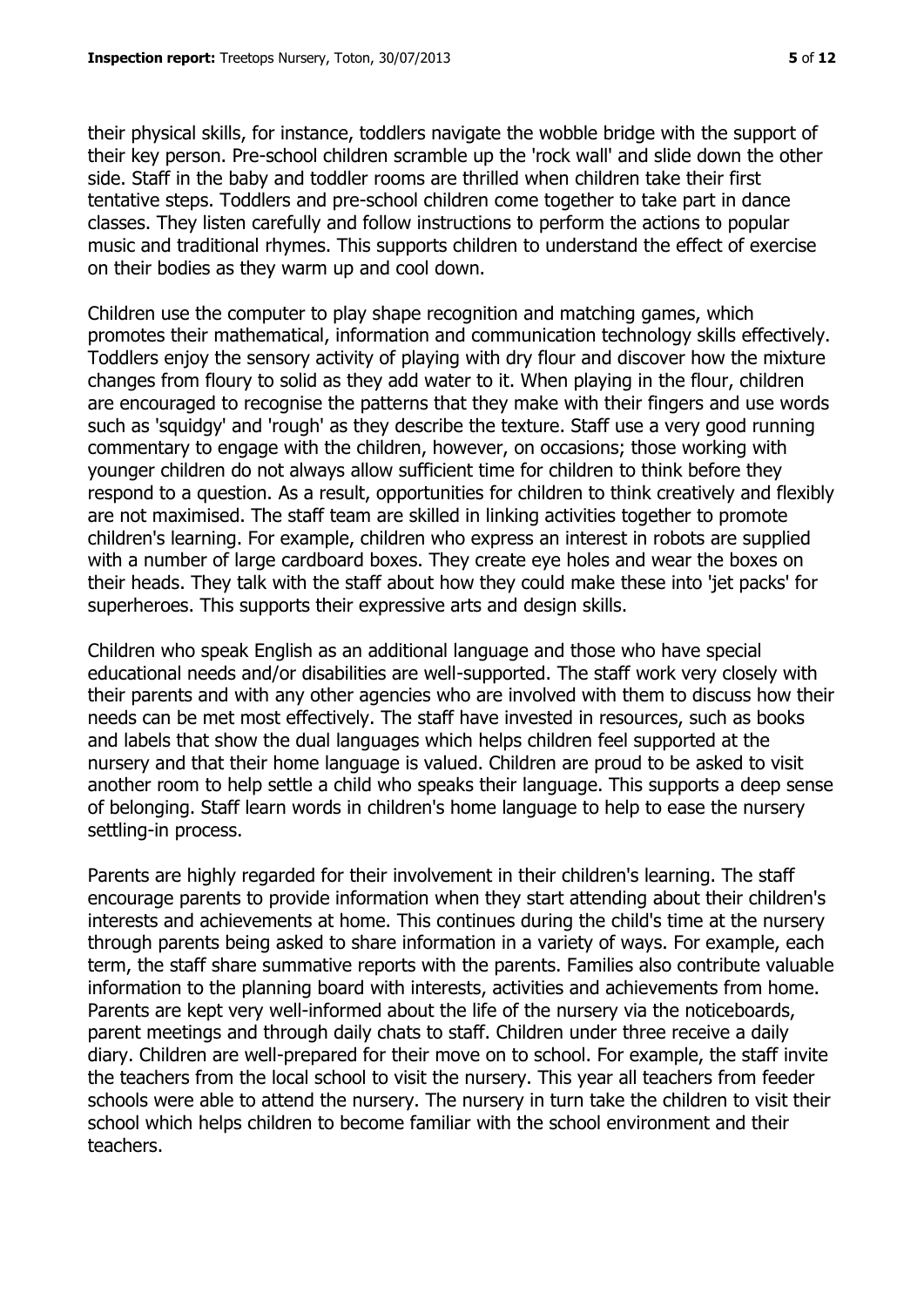#### **The contribution of the early years provision to the well-being of children**

Staff greet children warmly on arrival. Children are well-settled and secure, and they enjoy trusting relationships with staff, which, in turn, are very caring towards children and treat them with respect and affection. This results in the warm, happy atmosphere that is clearly evident at this nursery and means that children's emotional well-being is wellpromoted. Staff ensure they form close partnerships with parents and carers from the outset, as a result, they are well-informed about children's care needs, routines and preferences. The key person system is highly effective because children build trusting bonds with their key person and develop a strong sense of security and belonging. Staff in the baby room have attended specific, working with babies, training. The influence of this course is evident in the baby room atmosphere, as a result, babies are happy and contented. Children gain a sense of belonging as they can see examples of their artwork displayed creatively. One example of this is the daily display of artwork that the children have been working on. Staff are well-deployed at all times, are effective role models and give children clear guidance about routines and behaviour. Children behave well and show good care and consideration for one another. Children play well together as staff support their understanding of turn taking and sharing resources. For example, children are reminded to share when there are enough toys to go around.

Staff help children understand the importance of keeping healthy and safe. For example, older children know they should walk when indoors. Children are encouraged to discuss and assess risks for themselves, for instance, when they make dens near bushes, children and staff discuss the dangers of twigs and how to keep safe. Children are encouraged to wash their hands after they have used the toilet and before eating. Staff are good role models and remind children of the importance of washing their hands to stop germs from spreading that could make them poorly. A good range of seasonal menu's provide children with a healthy and nutritious diet appropriate to their individual dietary needs, as discussed and agreed with parents. Staff encourage children to enhance their self-help skills by serving some of the food as well as choosing what they would like to eat. For instance, children help themselves to salad, tuna, bagel and mayonnaise.

Children are accommodated in a clean, comfortable environment that is well-maintained The nursery is set up to enable the children to explore and investigate their surroundings. Low-level units and clearly labelled resources enable children to select toys, promoting their independence and decision-making skills from an early age. Staff put a lot of effort into the presentation of the learning environment throughout all the rooms in the nursery. As a result, children play in interesting, attractive and child-friendly surroundings. Children have daily access to the outdoor space for fresh air and physical activity. The outdoor area has recently been refurbished to a high standard. As a result, the children have access to a range of highly stimulating, inviting resources and experiences to enhance their learning and development. As a recommendation from the last inspection, the transformation of the garden has undoubtedly far surpassed all proposals.

Transitions between rooms are sensitively managed, with the key person taking responsibility for settling children in their new surroundings. Only when they are selfassured are they handed over to the new room. During adult-led group sessions, children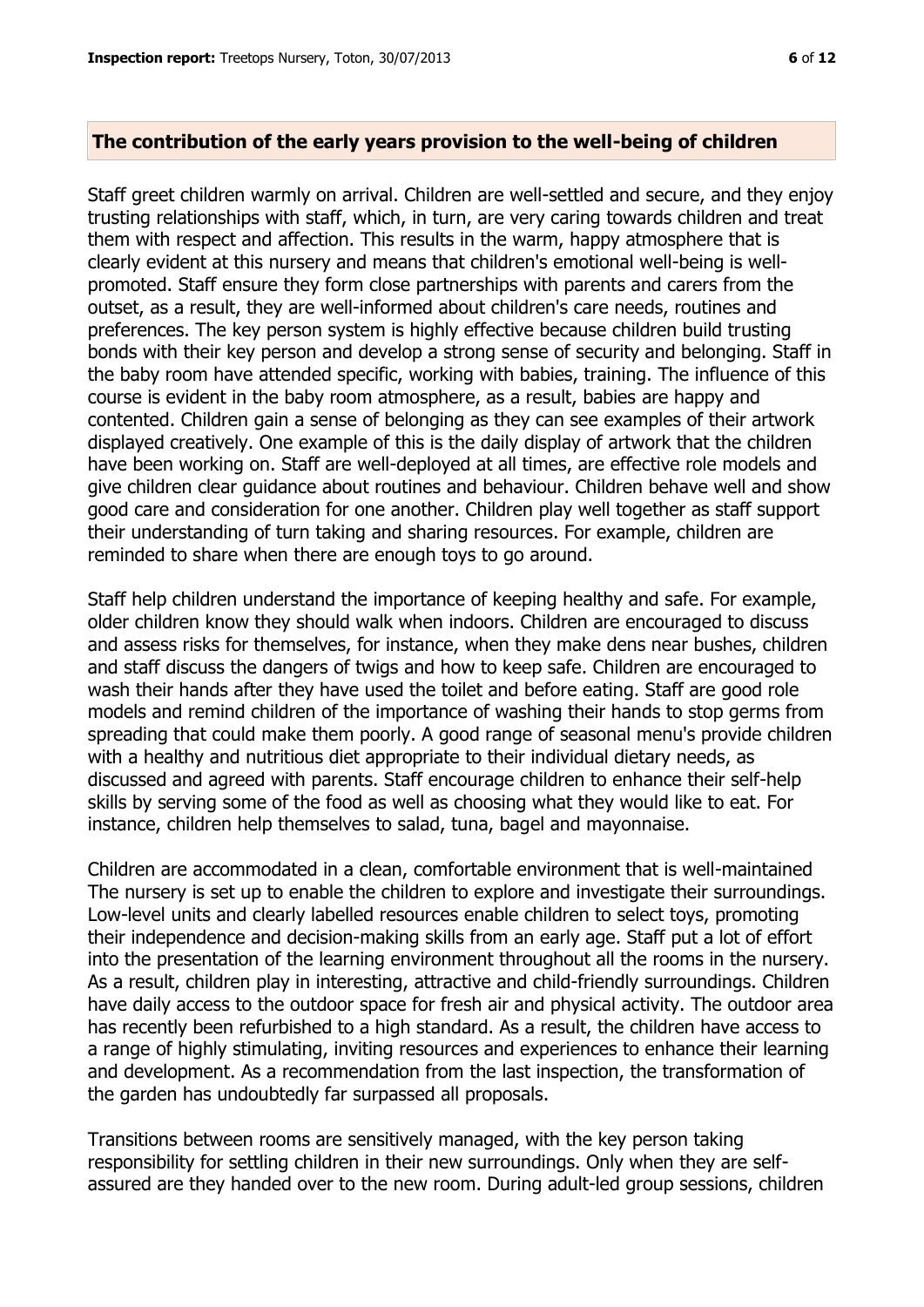actively participate, for example, they wait their turn to recognise their name and subsequently discuss their, 'Feeling for the day.' This prepares children for their journey into big school. The nursery has good links with the local schools. Nursery staff take children for visits as they approach school age, which supports them in becoming used to the school environment and supports their transition to school.

#### **The effectiveness of the leadership and management of the early years provision**

Leadership and management is highly effective. The manager has a strong commitment to keeping children safe and improving outcomes for the children in her care. The manager has support from the area manager of the company as well as from the local authority. She demonstrates a commitment to sustained and continuous improvement of the nursery. Management ensure that guidance from Ofsted relating to dealing with any allegations against staff is used to inform their decision making. This demonstrates their good understanding of following and implementing the revised Statutory Framework for the Early Years Foundation Stage. Recruitment procedures are good and together with background checks, induction training, performance management systems and team meetings, mean that staff remain suitable for their role. The nursery has a behaviour management policy; this is brought to the attention of all new staff. A member of staff has responsibility for behaviour management. This means, they support staff with strategies for managing challenging behaviour traits. The management work with parents and carers, sharing information on their complaints procedure to ensure any issues are investigated and dealt with appropriately. This results in the welfare of children being maintained.

Staff have a good understanding of safeguarding procedures and know how to identify and report concerns they may have about children in their care. A clear policy on child protection, including the use of mobile phones and cameras, results in children being protected from potential harm. Staff are further supported with an understanding of safeguarding through a prominent display in the staff room. Comprehensive policies and procedures, which promote children's health, safety and welfare, are fully in place and effectively implemented. All accident and medication records are well-maintained and daily registers of attendance show ratios of staff to children are well-maintained and children are effectively supervised at all times. The monitoring of both educational programmes and the progress of each individual child is strong. Daily checks of the environment and written risk assessments ensure areas are safe and children can move safely and freely. Children are learning about how to keep themselves safe. The staff talk to them during their activities, encouraging them to think about what they are doing and what might happen if they follow a particular course of action. For instance, when using scissors.

Effective methods used by both staff and the manager means that children receive a broad range of experiences, targeted to meet the individual needs of all children. Improvements made since the relatively recent last inspection have resulted in children benefitting from improved care and learning. For instance, planning is now of a high standard and improvements to the outdoor are superb. The manager is fully involved in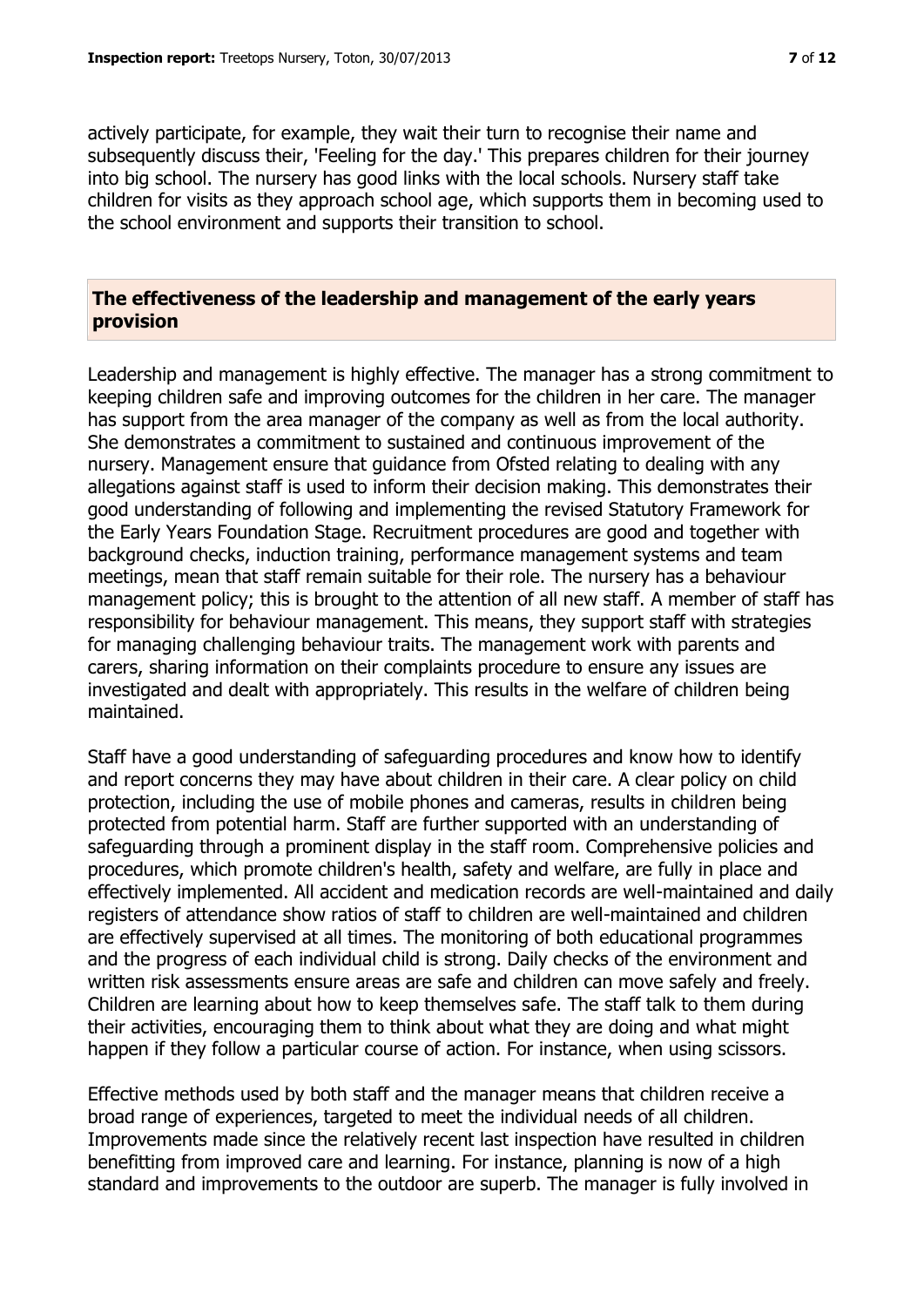the daily practices of the provision as she monitors the rooms and daily activities, making notes in the 'walkabout diary.' This enables her to effectively monitor practice and identify areas for further improvement. All staff are included in the self-evaluation process of the provision and parents are asked for their opinions through questionnaires. Each room has their own action plan to work towards to effect improvements for children.

Parents spoken to on the day of inspection comment on how accommodating and friendly the staff are and how their children are enjoying their time at the nursery. Effective partnerships working with other professionals and agencies involved with the children attending results in a good sharing of information and support for the children. The manager and senior staff have built up professional partnerships with the schools where children move on to, to ensure consistency in their learning, care and well-being. Children that attend shared settings have a communication diary to share information, this means that their learning is complemented and supported well.

# **The Childcare Register**

The requirements for the compulsory part of the Childcare Register are **Met**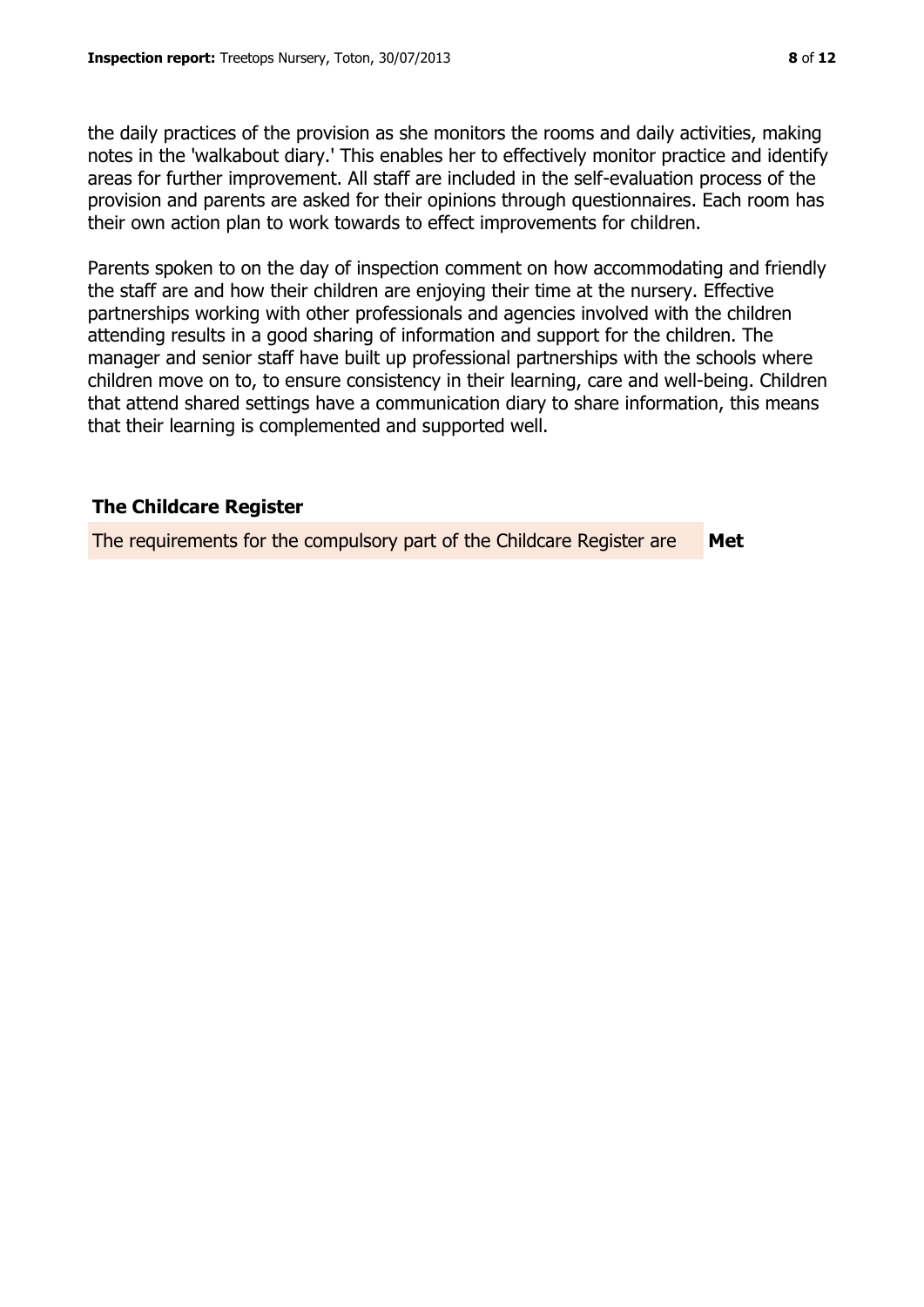# **What inspection judgements mean**

# **Registered early years provision**

| Grade   | <b>Judgement</b> | <b>Description</b>                                                                                                                                                                                                                                                                                                                                                                 |
|---------|------------------|------------------------------------------------------------------------------------------------------------------------------------------------------------------------------------------------------------------------------------------------------------------------------------------------------------------------------------------------------------------------------------|
| Grade 1 | Outstanding      | Outstanding provision is highly effective in meeting the needs<br>of all children exceptionally well. This ensures that children are<br>very well prepared for the next stage of their learning.                                                                                                                                                                                   |
| Grade 2 | Good             | Good provision is effective in delivering provision that meets<br>the needs of all children well. This ensures children are ready<br>for the next stage of their learning.                                                                                                                                                                                                         |
| Grade 3 | Satisfactory     | Satisfactory provision is performing less well than expectations<br>in one or more of the key areas. It requires improvement in<br>order to be good.                                                                                                                                                                                                                               |
| Grade 4 | Inadequate       | Provision that is inadequate requires significant improvement<br>and/or enforcement action. The provision is failing to give<br>children an acceptable standard of early years education and/or<br>is not meeting the safeguarding and welfare requirements of<br>the Early Years Foundation Stage. It will be inspected again<br>within 12 months of the date of this inspection. |
| Met     |                  | The provision has no children on roll. The inspection judgement<br>is that the provider continues to meet the requirements for<br>registration.                                                                                                                                                                                                                                    |
| Not met |                  | The provision has no children on roll. The inspection judgement<br>is that the provider does not meet the requirements for<br>registration.                                                                                                                                                                                                                                        |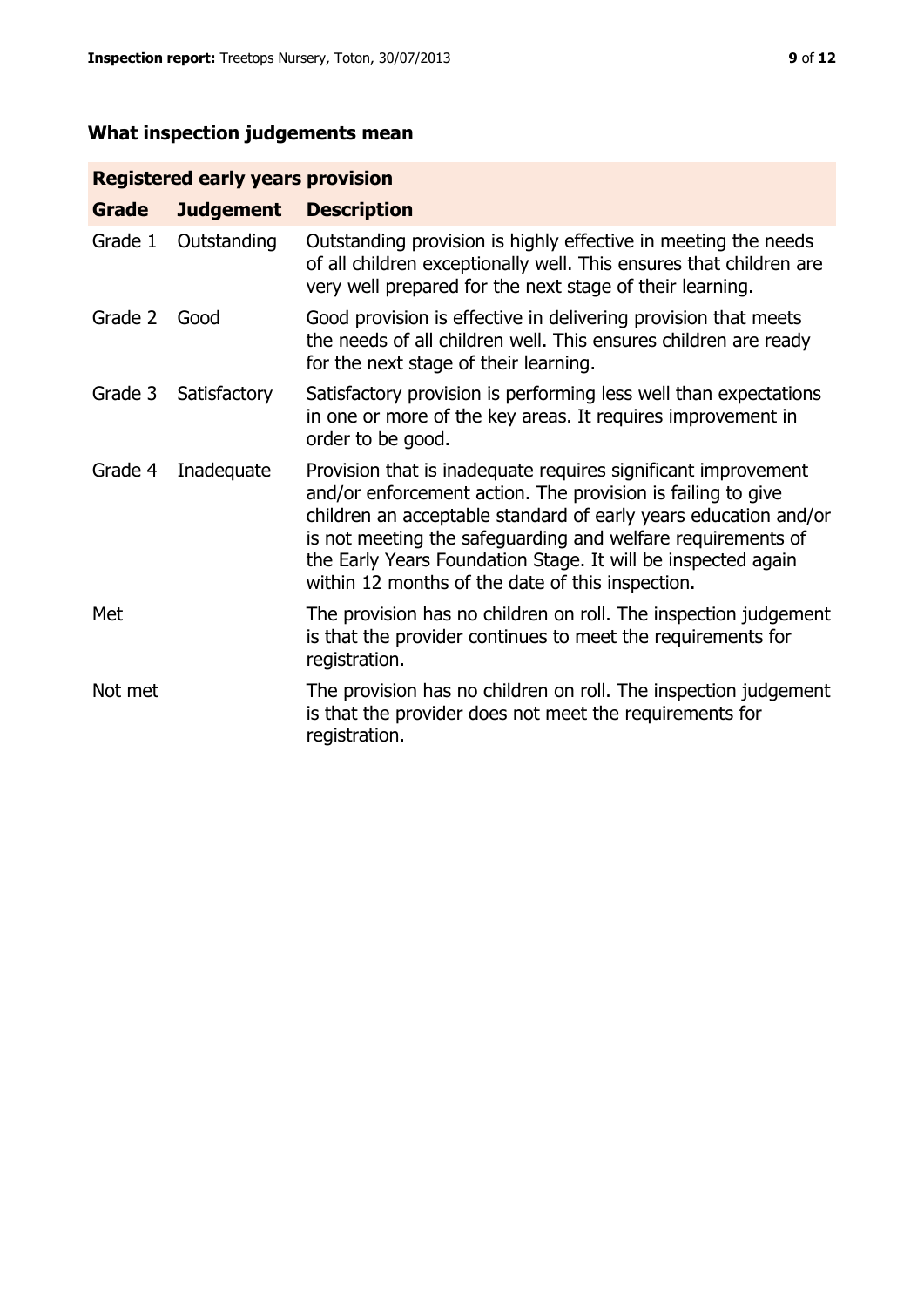# **Inspection**

This inspection was carried out by Ofsted under sections 49 and 50 of the Childcare Act 2006 on the quality and standards of provision that is registered on the Early Years Register. The registered person must ensure that this provision complies with the statutory framework for children's learning, development and care, known as the Early Years Foundation Stage.

# **Setting details**

| Unique reference number            | EY282318                          |
|------------------------------------|-----------------------------------|
| <b>Local authority</b>             | Nottinghamshire                   |
| <b>Inspection number</b>           | 924242                            |
| <b>Type of provision</b>           |                                   |
| <b>Registration category</b>       | Childcare - Non-Domestic          |
| Age range of children              | $0 - 8$                           |
| <b>Total number of places</b>      | 65                                |
| Number of children on roll         | 69                                |
| <b>Name of provider</b>            | <b>Treetops Nurseries Limited</b> |
| <b>Date of previous inspection</b> | 15/10/2012                        |
| <b>Telephone number</b>            | 0115 9732311                      |

Any complaints about the inspection or the report should be made following the procedures set out in the guidance *'Complaints procedure: raising concerns and making complaints* about Ofsted', which is available from Ofsted's website: www.ofsted.gov.uk. If you would like Ofsted to send you a copy of the guidance, please telephone 0300 123 4234, or email enquiries@ofsted.gov.uk.

# **Type of provision**

For the purposes of this inspection the following definitions apply:

Full-time provision is that which operates for more than three hours. These are usually known as nurseries, nursery schools and pre-schools and must deliver the Early Years Foundation Stage. They are registered on the Early Years Register and pay the higher fee for registration.

Sessional provision operates for more than two hours but does not exceed three hours in any one day. These are usually known as pre-schools, kindergartens or nursery schools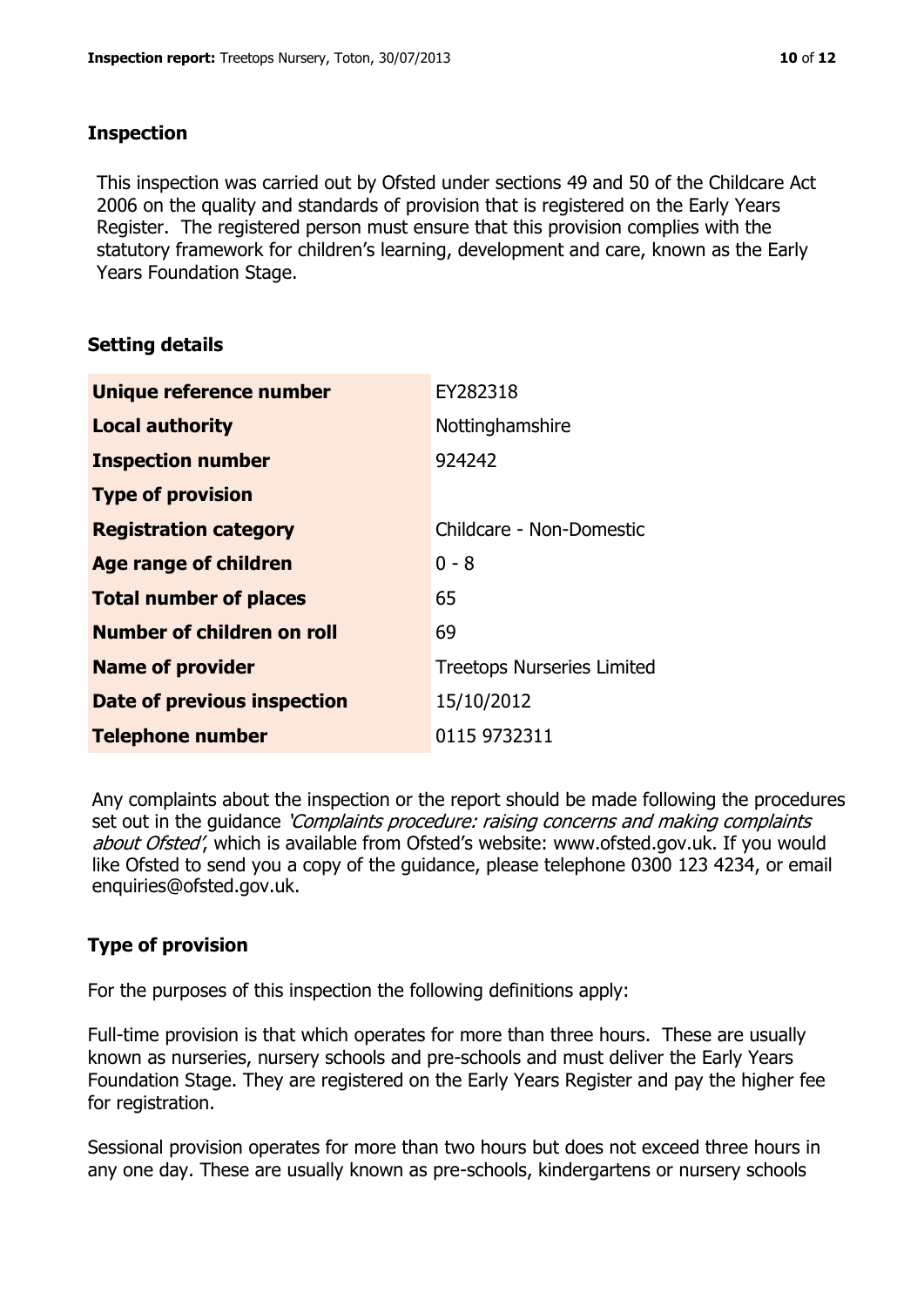and must deliver the Early Years Foundation Stage. They are registered on the Early Years Register and pay the lower fee for registration.

Childminders care for one or more children where individual children attend for a period of more than two hours in any one day. They operate from domestic premises, which are usually the childminder's own home. They are registered on the Early Years Register and must deliver the Early Years Foundation Stage.

Out of school provision may be sessional or full-time provision and is delivered before or after school and/or in the summer holidays. They are registered on the Early Years Register and must deliver the Early Years Foundation Stage. Where children receive their Early Years Foundation Stage in school these providers do not have to deliver the learning and development requirements in full but should complement the experiences children receive in school.